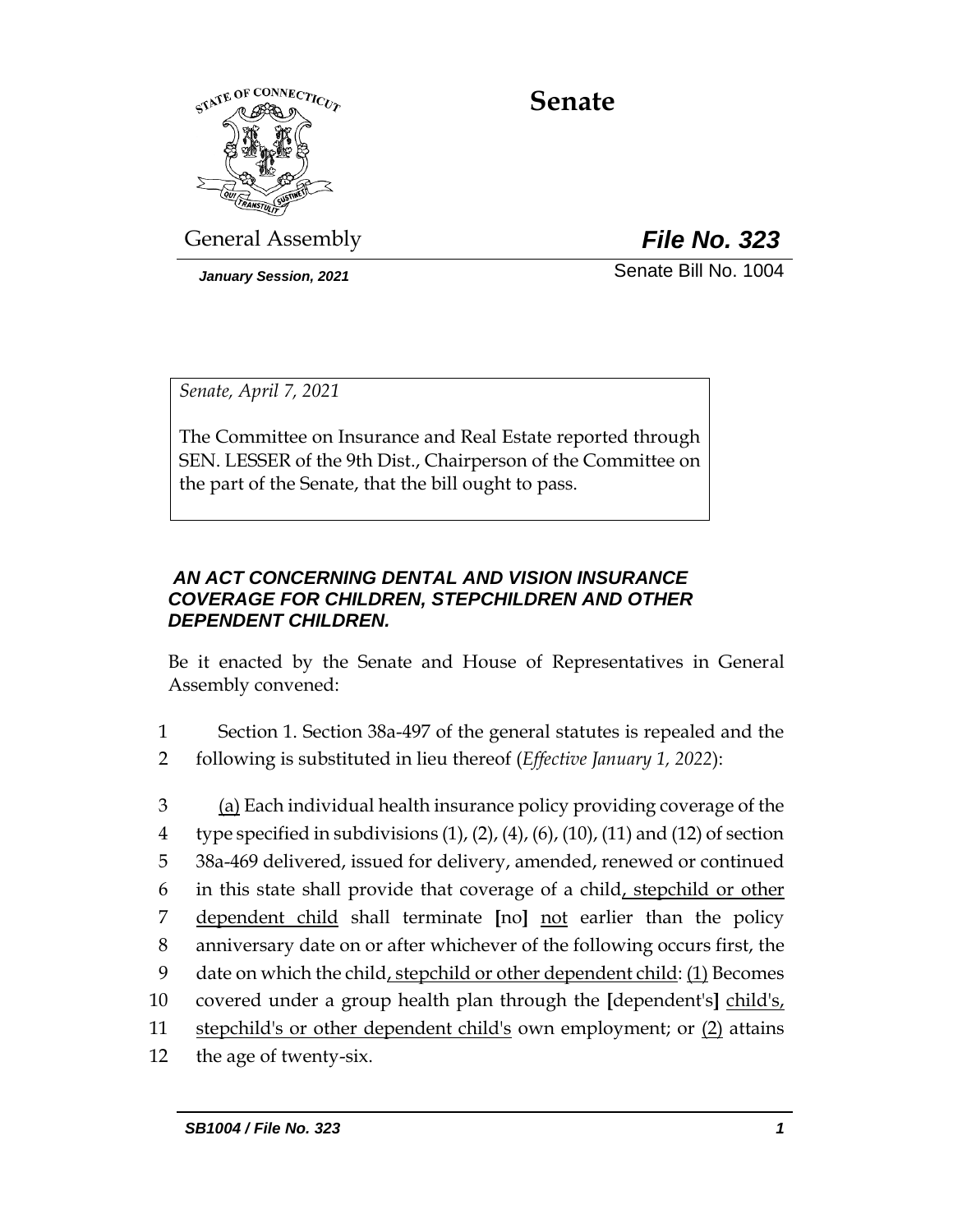| 13 | (b) Each individual health insurance policy described in subsection               |
|----|-----------------------------------------------------------------------------------|
| 14 | (a) of this section, and each individual health insurance policy providing        |
| 15 | coverage of the type specified in subdivision (16) of section 38a-469             |
| 16 | delivered, issued for delivery, amended, renewed or continued in this             |
| 17 | state, that includes or provides dental or vision coverage shall provide          |
| 18 | that dental or vision coverage of a child, stepchild or other dependent           |
| 19 | child shall terminate not earlier than the policy anniversary date on or          |
| 20 | after whichever of the following occurs first, the date on which the child,       |
| 21 | stepchild or other dependent child: (1) Becomes covered under a group             |
| 22 | health plan through the child's, stepchild's or other dependent child's           |
| 23 | own employment; or (2) attains the age of twenty-six.                             |
| 24 | (c) Each [such] policy subject to this section shall cover a stepchild or         |
| 25 | other dependent child on the same basis as a biological child.                    |
| 26 | Sec. 2. Section 38a-512b of the general statutes is repealed and the              |
| 27 | following is substituted in lieu thereof (Effective January 1, 2022):             |
| 28 | (a) Each group health insurance policy providing coverage of the type             |
| 29 | specified in subdivisions (1), (2), (4), (6), (10), (11) and (12) of section 38a- |
| 30 | 469 delivered, issued for delivery, amended, renewed or continued in              |
| 31 | this state shall provide that coverage of a child, stepchild or other             |
| 32 | dependent child shall terminate [no] not earlier than the policy                  |
| 33 | anniversary date on or after whichever of the following occurs first, the         |
| 34 | date on which the child, stepchild or other dependent child: (1) Becomes          |
| 35 | covered under a group health plan through the [dependent's] child's,              |
| 36 | stepchild's or other dependent child's own employment; or (2) attains             |
| 37 | the age of twenty-six.                                                            |
| 38 | (b) Each group health insurance policy described in subsection (a) of             |
| 39 | this section, and each group health insurance policy providing coverage           |
| 40 | of the type specified in subdivision (16) of section 38a-469 delivered,           |
| 41 | issued for delivery, amended, renewed or continued in this state, that            |
| 42 | includes or provides dental or vision coverage shall provide that dental          |
| 43 | or vision coverage of a child, stepchild or other dependent child shall           |
| 44 | terminate not earlier than the policy anniversary date on or after                |
| 45 | whichever of the following occurs first, the date on which the child,             |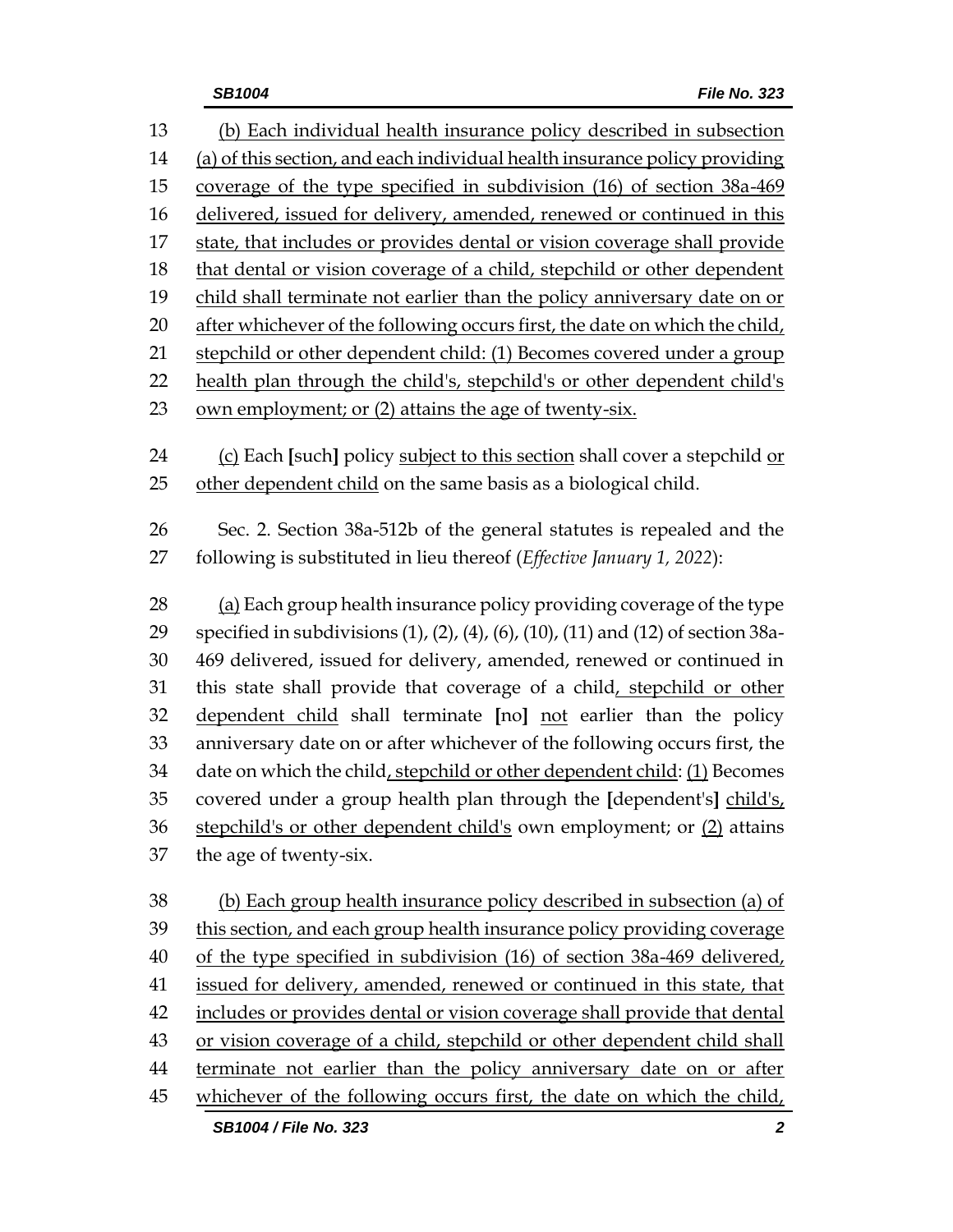|    | <b>SB1004</b>                                                         | <b>File No. 323</b> |
|----|-----------------------------------------------------------------------|---------------------|
| 46 | stepchild or other dependent child: (1) Becomes covered under a group |                     |

47 health plan through the child's, stepchild's or other dependent child's

- 48 own employment; or (2) attains the age of twenty-six.
- 49 (c) Each **[**such**]** policy subject to this section shall cover a stepchild or
- 50 other dependent child on the same basis as a biological child.

This act shall take effect as follows and shall amend the following sections:

| Section 1 | January 1, 2022 | 38a-497  |
|-----------|-----------------|----------|
| Sec. 2    | January 1, 2022 | 38a-512b |

*INS Joint Favorable*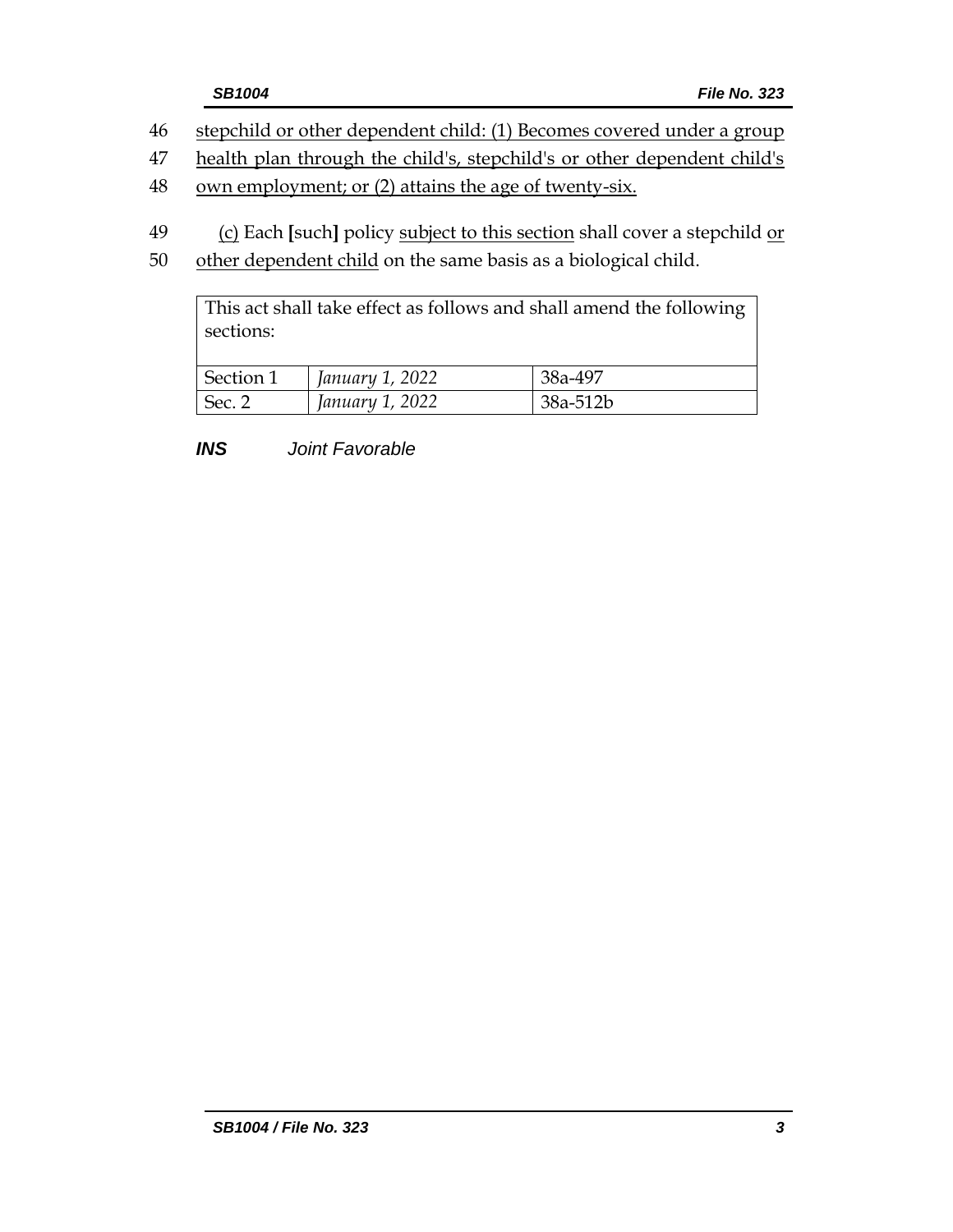*The following Fiscal Impact Statement and Bill Analysis are prepared for the benefit of the members of the General Assembly, solely for purposes of information, summarization and explanation and do not represent the intent of the General Assembly or either chamber thereof for any purpose. In general,*  fiscal impacts are based upon a variety of informational sources, including the analyst's professional *knowledge. Whenever applicable, agency data is consulted as part of the analysis, however final products do not necessarily reflect an assessment from any specific department.*

## *OFA Fiscal Note*

#### *State Impact:*

| <b>Agency Affected</b>     | <b>Fund-Effect</b> | FY 22 \$    | FY 23 \$  |
|----------------------------|--------------------|-------------|-----------|
| State Comptroller - Fringe | GF - Cost          | <b>None</b> | See Below |
| <b>Benefits</b>            |                    |             |           |
| ACA – State Mandate        | GF - Cost          | See Below   | See Below |
| Noto: CE-Conoral Eund      |                    |             |           |

Note: GF=General Fund

## *Municipal Impact:*

| <b>Municipalities</b>  | Effect               | FY 22 \$  | FY 23 \$  |
|------------------------|----------------------|-----------|-----------|
| Various Municipalities | <b>STATE</b>         | See Below | See Below |
|                        | MANDATE <sup>1</sup> |           |           |
|                        | - Cost               |           |           |

## *Explanation*

The bill will result in a cost starting in FY 23 from requiring both the state employee and retiree dental and health plans to maintain dental and vision coverage for dependents until the earlier of a dependent gaining coverage through their own employment or the age of 26; coverage is currently until age 19. The state dental plan is fully insured with new rates effective each July 1<sup>st</sup>. Therefore there is no impact to the state plan in FY 22. The bill will increase dental premiums for fully insured municipalities and will be realized in premiums when they enter into a new policy after January 1, 2022.

In addition, many municipal health plans are recognized as

 $\overline{a}$ 

<sup>1</sup> State mandate is defined in Sec. 2-32b(2) of the Connecticut General Statutes, "state mandate" means any state initiated constitutional, statutory or executive action that requires a local government to establish, expand or modify its activities in such a way as to necessitate additional expenditures from local revenues.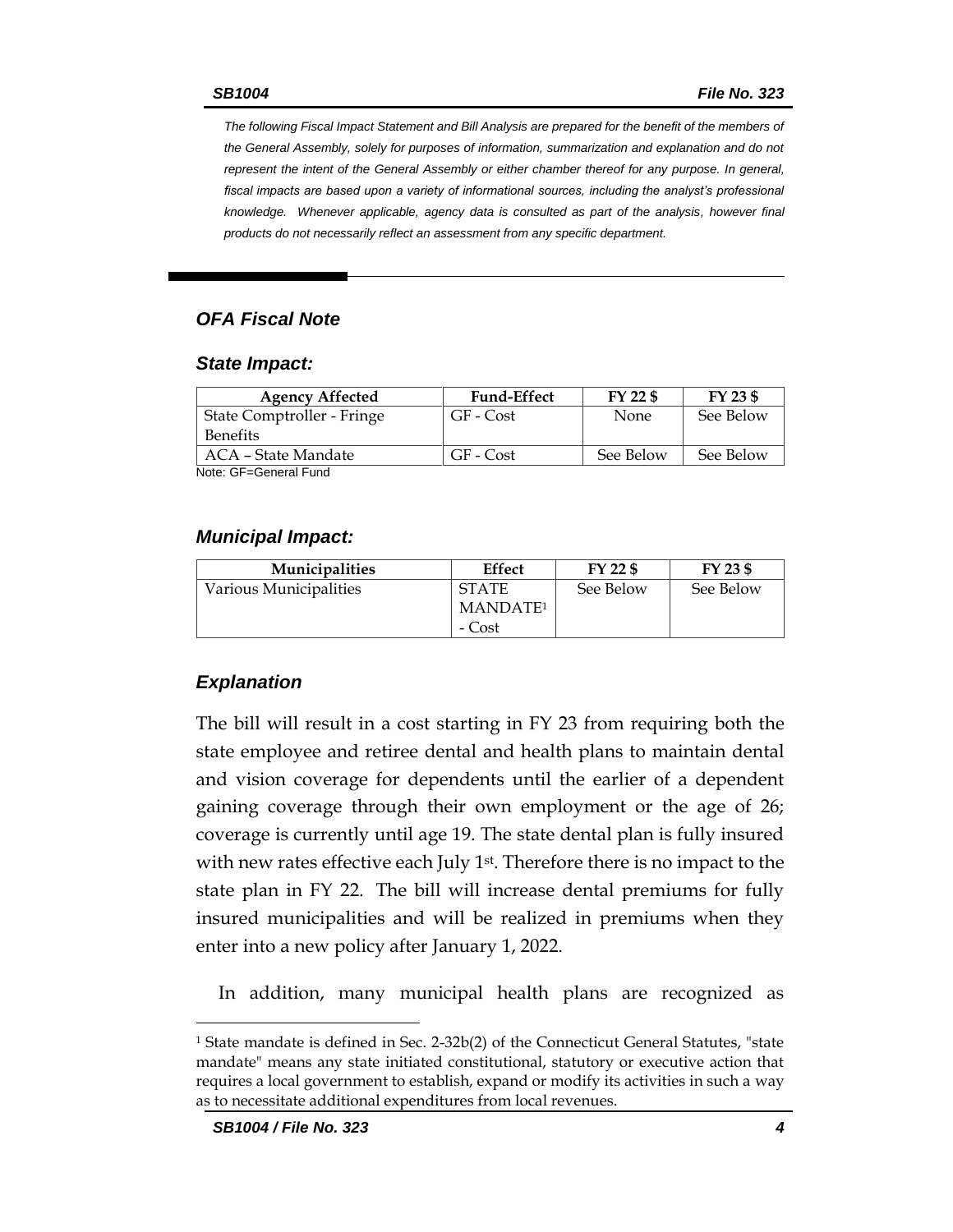"grandfathered" health plans under the Affordable Care Act (ACA).<sup>2</sup> It is unclear what effect the adoption of certain health mandates will have on the grandfathered status of certain municipal plans under ACA. Pursuant to federal law, municipalities with self-insured plans are exempt from state insurance mandates.

Lastly, the bill may result in a cost to the state pursuant to the ACA, to the extent the provisions of the bill are interpreted to require the expansion of the pediatric dental and vision benefits provided to comply with the essential health benefit (EHB) requirement.<sup>3</sup> While states are allowed to mandate benefits in excess of the EHB, federal law requires the state to defray the cost of any such additional mandated benefits for all plans sold in the Exchange, by reimbursing the carrier or the insured for the excess coverage. Absent further federal guidance, state mandated benefits enacted after December 31, 2011 cannot be considered part of the EHB unless they are already part of the benchmark plan.<sup>4</sup>

## *The Out Years*

The fiscal impact described above will continue into the future and be reflected in future dental premiums. In addition, the potential cost to the state pursuant to the ACA will depend on the cost to provide the benefit to Exchange plan members, as reflected in premiums.

 $\overline{a}$ 

<sup>2</sup> Grandfathered plans include most group insurance plans and some individual health plans created or purchased on or before March 23, 2010.

<sup>3</sup> There are approximately 9,000 Exchange plan members between the ages of 19-26. (*Source: Access Health CT*)

<sup>4</sup> The ACA provision does not apply to stand alone dental polices or those policies provided as a rider to the health policy.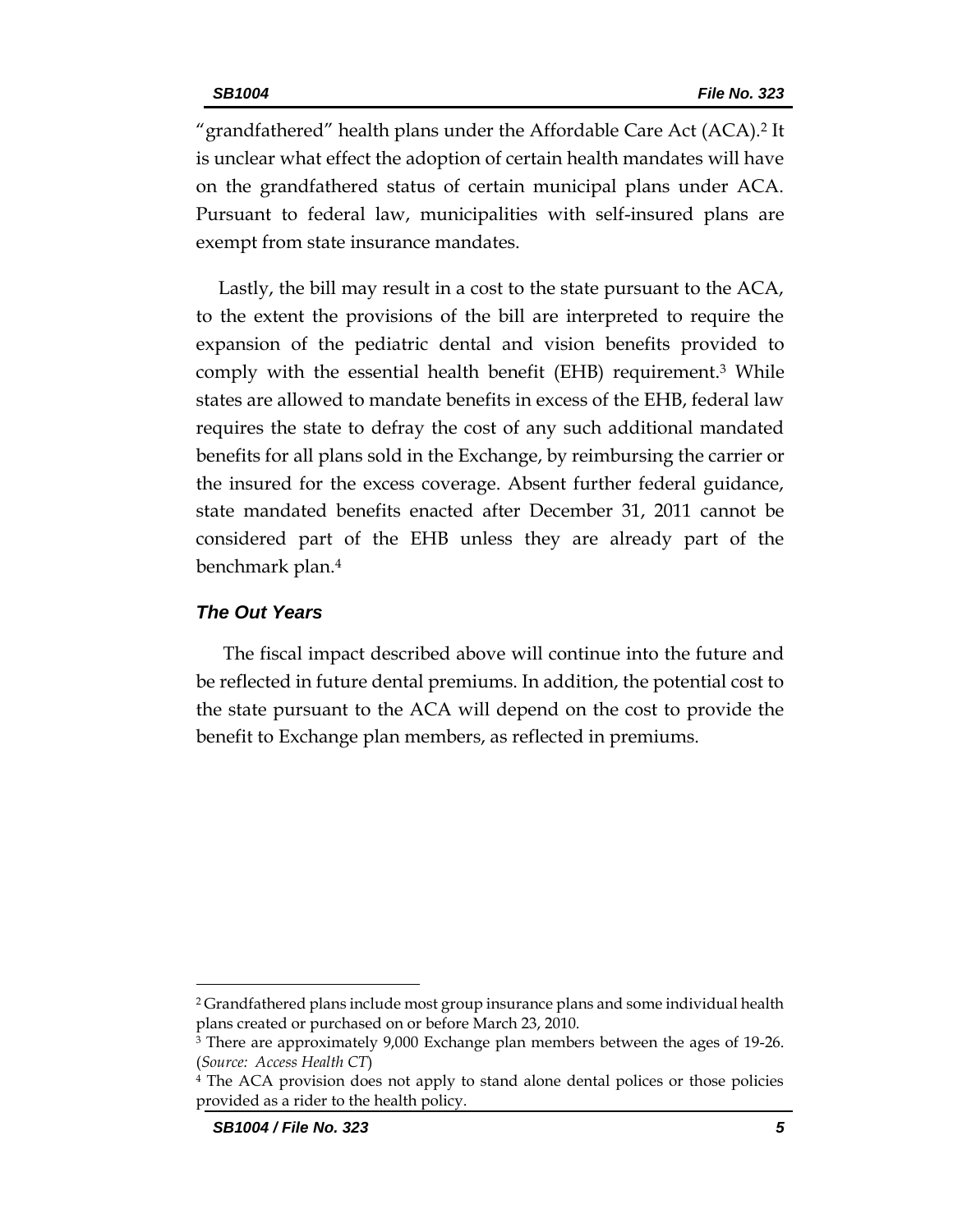## **OLR Bill Analysis SB 1004**

## *AN ACT CONCERNING DENTAL AND VISION INSURANCE COVERAGE FOR CHILDREN, STEPCHILDREN AND OTHER DEPENDENT CHILDREN.*

### **SUMMARY**

This bill requires certain insurance policies that provide dental or vision coverage to continue coverage for a child, stepchild, or other dependent child until the policy anniversary date on or after the date the child (1) turns age 26 or (2) obtains coverage through his or her own employment, whichever occurs earlier.

The bill applies to individual and group health insurance policies delivered, issued, renewed, amended, or continued in Connecticut that cover (1) basic hospital expenses; (2) basic medical-surgical expenses; (3) major medical expenses; (4) accidents only; (5) limited benefits; (6) hospital or medical services, including those provided under an HMO plan; or (7) single service ancillary coverage, including dental or vision coverage. Because of the federal Employee Retirement Income Security Act (ERISA), state insurance benefit mandates do not apply to selfinsured benefit plans.

The bill also makes technical changes.

EFFECTIVE DATE: January 1, 2022

## **BACKGROUND**

### *Related Bill*

SB 1045 (§§ 1 & 2), favorably reported by the Insurance and Real Estate Committee, makes the same technical changes as this bill.

#### **COMMITTEE ACTION**

Insurance and Real Estate Committee

*SB1004 / File No. 323 6*